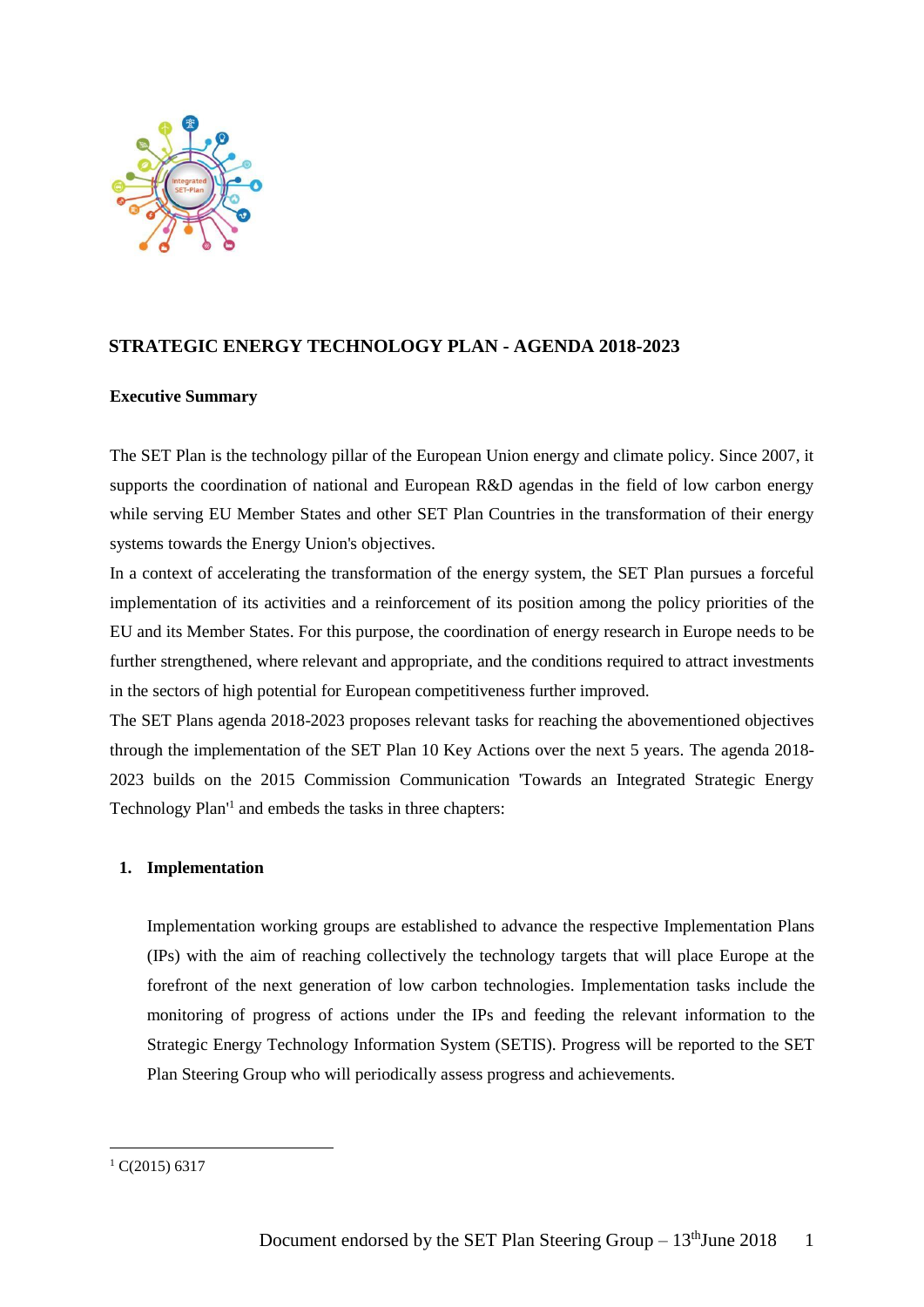## **2. Funding of activities**

The execution of the IPs will be facilitated by the implementation working groups tapping into different funding schemes, co-programming and coordination activities at national, European and international level. Emphasis will be put –where relevant and appropriate- on strengthening cooperation between national programs, reliant or not on EU funding and maximizing synergies between EU and national programs, through co-programming and co-funding activities. Ensuring engagement of all relevant actors especially industry and research actors will be vital for these tasks on the SET Plan agenda.

#### **3. Institutional strengthening and outreach**

The strategic role of the Steering Group will be strengthened by embedding the new requirements of the Energy Union Governance Regulation in terms of R&D reporting in the SET Plan and reinforcing SET Plan's relevance to the Council (Competitiveness and Energy) and the European Parliament. Steering Group Members have a key influence in facilitating access to the corresponding relevant funding schemes to support the IPs. Outreach, visibility and dissemination of SET Plan related results will be enhanced to demonstrate the impact of the IPs.

Placing this agenda into the broader climate and energy policy context, the SET Plan will contribute to the Energy Union Clean Energy for all Europeans legislative package towards 2030 (which includes a set of measures to Accelerate Clean Energy Innovation<sup>2</sup>) and the EU Climate strategy towards 2050. The SETPlan aims also at contributing to other relevant EU policy initiatives in different areas such as the circular economy, bio economy, industry, mobility, European regional and urban policies.

The proposed activities will allow the SET Plan to contribute to the development and implementation of an overall European vision for the de-carbonization of the energy system through the coordination of relevant R&D targets and priorities integrating different levels of governance ranging from local/regional and national to European and international levels.

SET Plan will play a key role in Horizon Europe by contributing to the development of strong partnerships among public and private actors and by defining and implementing strategic initiatives at the European scale such as possible energy-related missions undertaken at EU level with a strong support from the Member States.

-

 $2 \text{ C}(2016)$  763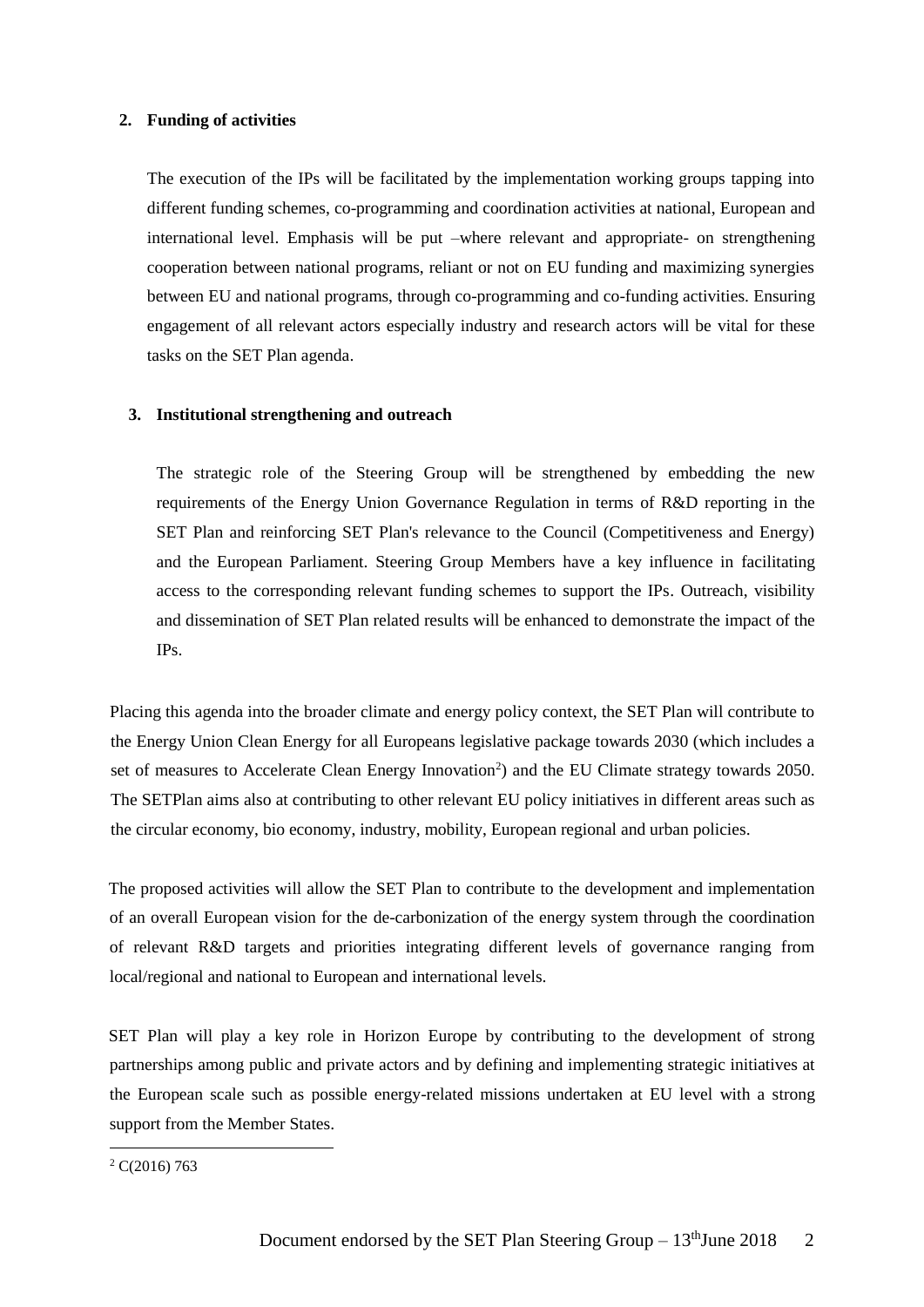An independent assessment of the SET Plan will be carried out in 2020 to assess progress towards the objectives of the 2015 Commission Communication 'Towards an Integrated Strategic Energy Technology Plan' and the realization of the present activity agenda 2018-2023. Specific criteria for the assessment will be developed by the SG.

This document endorsed by the SET Plan Steering Group on its meeting of 13 June 2018 was prepared as a joint effort between SET Plan countries and the European Commission.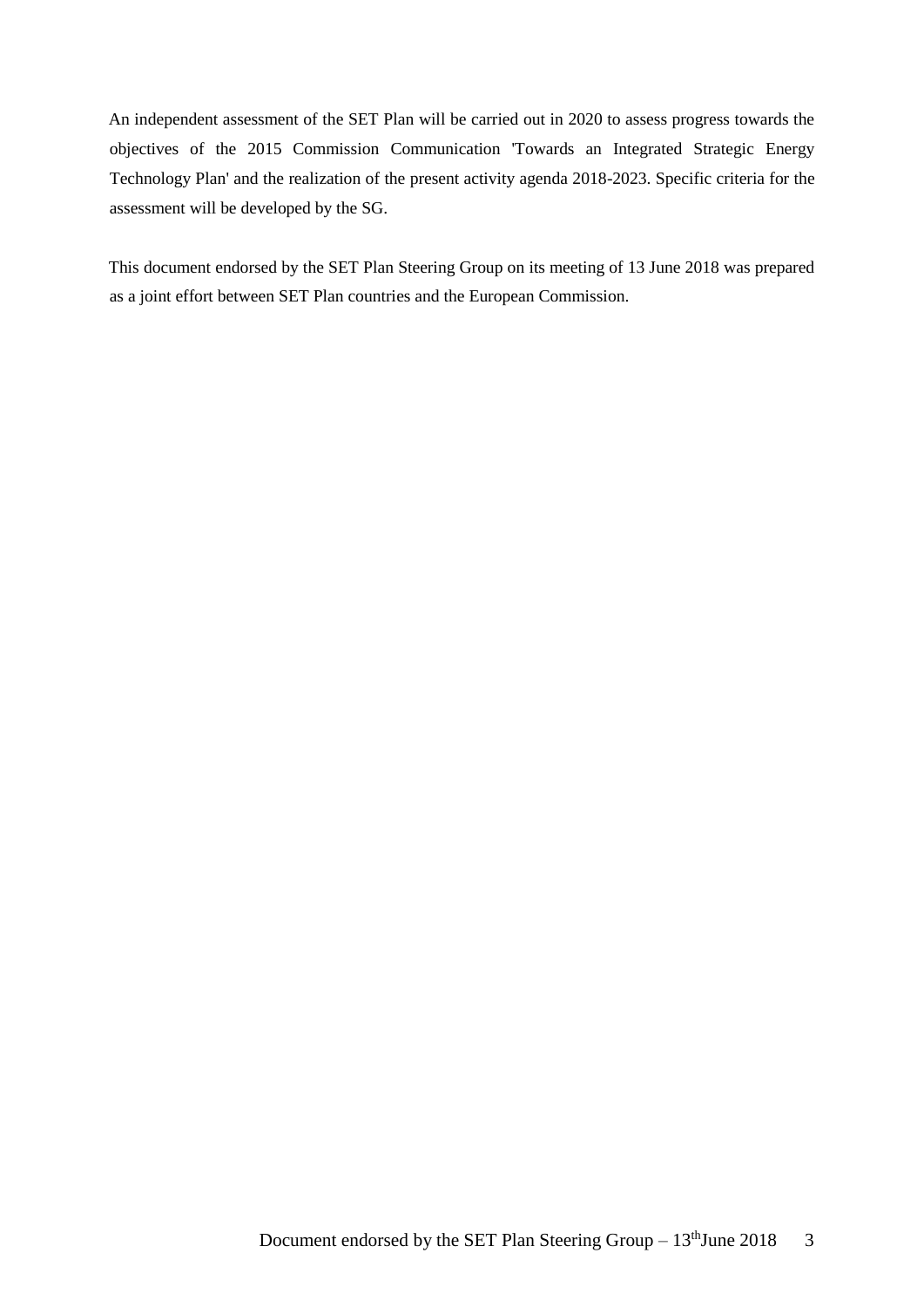# **STRATEGIC ENERGY TECHNOLOGY PLAN - AGENDA 2018-2023**

## **1. Implementation**

-

The SET Plan Steering Group<sup>3</sup> has endorsed 11 Implementation Plans (IPs) by June 2018 based on their quality and the feasibility of the activities described. The remaining 3 IP's (smart solutions for energy consumers, renewable heating and cooling/ energy efficiency in buildings and nuclear) are expected to be endorsed in the second half of 2018. The IPs define the R&D activities that are needed for the achievement of the corresponding targets considered critical to meet the SET Plan 10 Key Actions.

The execution of each Implementation Plan is ensured via one single structure integrating all relevant stakeholders instrumental to reaching the IP's goals. These implementation working groups should enable, promote, facilitate and monitor the execution of the identified R&D activities. Members will take into account the financing means available at both EU and national level, ensuring adherence to the principles of open competition and equal opportunities. The delivery of the activities listed in the endorsed Implementation Plans should be given priority. However, new activities can be included if they contribute to the goals set in the respective IPs.

The different features of the former Temporary Working Groups (TWG) and the endorsed Implementation Plans (IPs) should be taken into account when composing the core structure of implementation working groups to execute the activities identified in the respective Implementation Plans (no 'one size fits all'). It is important that the implementation working groups do not become closed clubs: actors that did not play a role in the development of the Implementation Plan, should still be able to join.

The SET - Plan Steering Group will monitor the implementation working groups' composition along the guidelines defined in this strategy. Refer to Annex 1 for guidelines on possible membership and roles of actors of an implementation working group, keeping in mind that the composition is not mandatory and can be defined on a case-by-case basis.

<sup>&</sup>lt;sup>3</sup> The Steering Group (SG) is the governance body for the implementation of the SET Plan. It is composed of high-level representatives of the EU Member States, Iceland, Norway, Switzerland and Turkey. With a mandate from the Council, its remit is to help implement a European Energy Technology Policy, aimed at an accelerated development and wide-scale application of clean, sustainable and efficient energy technologies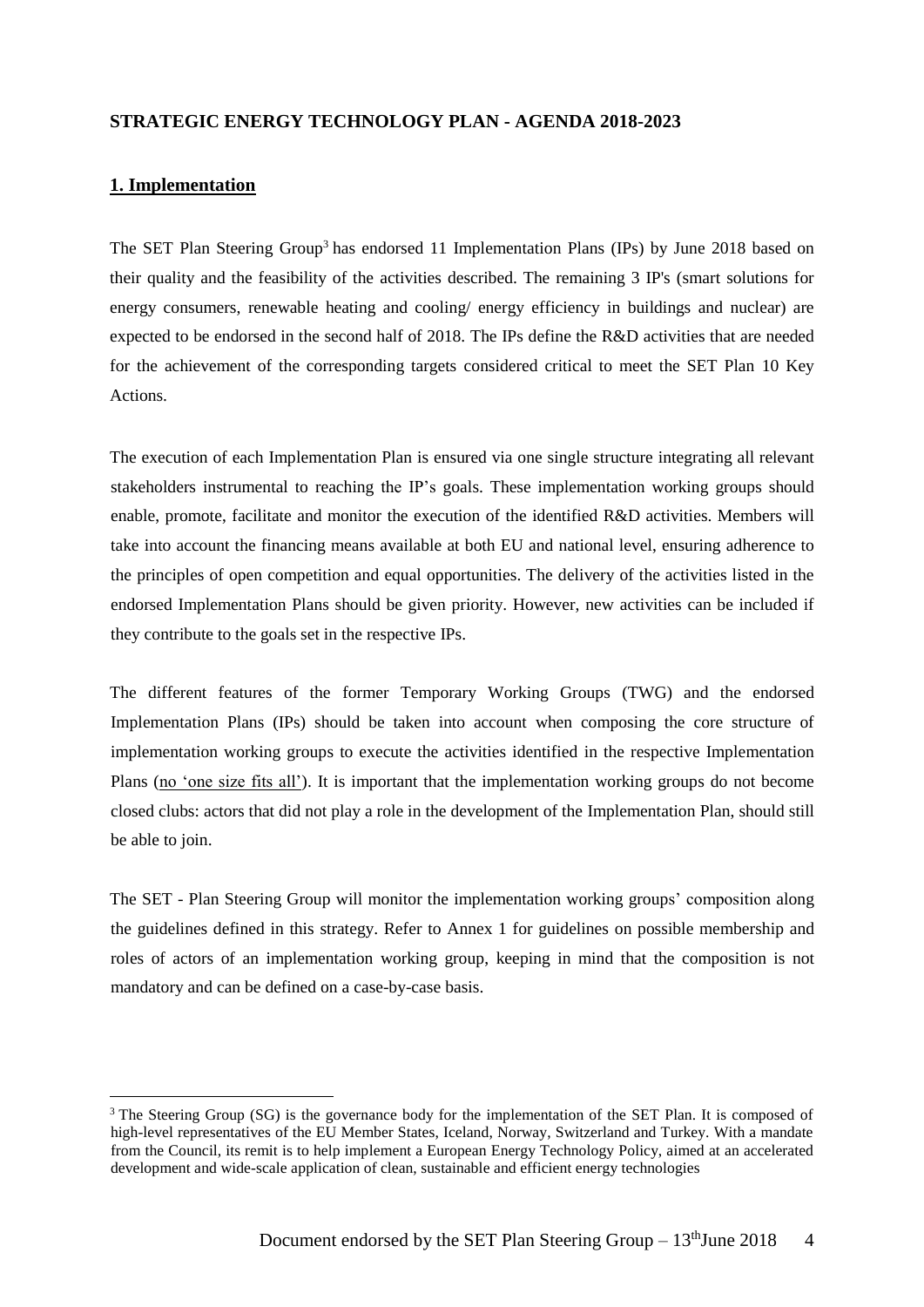The work of the implementation working groups and the corresponding Implementation Plans might need to evolve progressively to match sectoral developments. A working methodology based on indicators need to be developed by each implementation working groups in collaboration with SETIS and with help and coordination of the European Commission. These indicators should reflect the requirements of the National Energy and Climate Plans (NECPs) and their progress should be monitored and periodically reported to the SET Plan Steering Group. When needed, the implementation working group may submit updates of their Implementation Plans and targets, to the SET Plan Steering Group for endorsement.

Each implementation working group should continuously assess cross-cutting dimensions in order to avoid overlapping activities, but also in order to develop adequate connections and synergies with other Implementation Plans. That should increase the overall impact and / or reduce the overall costs. The SET Plan Steering Group is one of the bodies where these issues will be discussed and best practice examples shared.

The annual SET Plan conference provides another opportunity to exchange ideas and tackle crosscutting issues. The European Commission, together with the SET Plan country representatives and SET Plan stakeholders, are encouraged to highlight any cross-cutting issues within the implementation working groups with a view of identifying and implementing joint activities, and reporting these additional opportunities to the SET Plan Steering Group.

# **2. Funding of Activities**

Considering the very high level of ambition of the endorsed Implementation Plans (IPs), it is essential to ensure an effective mobilization and optimal coordination of synergies of all funding resources potentially available.

One of the core activities of the implementation working groups is therefore to identify and establish the most suitable funding mechanisms and opportunities for these activities and follow up on their implementation. Each implementation working group should aim to ensure an effective coordination between public funding at the level of the EU, SET Plan countries and regions. Besides finding synergies between national funding programs through alignment activities, this may also include the setting-up of European transnational funding schemes. Especially the implementation working groups should aim at mobilizing investment with strong leverage effect, i.e. through the creation of publicpublic, public-private and/or private-private partnerships.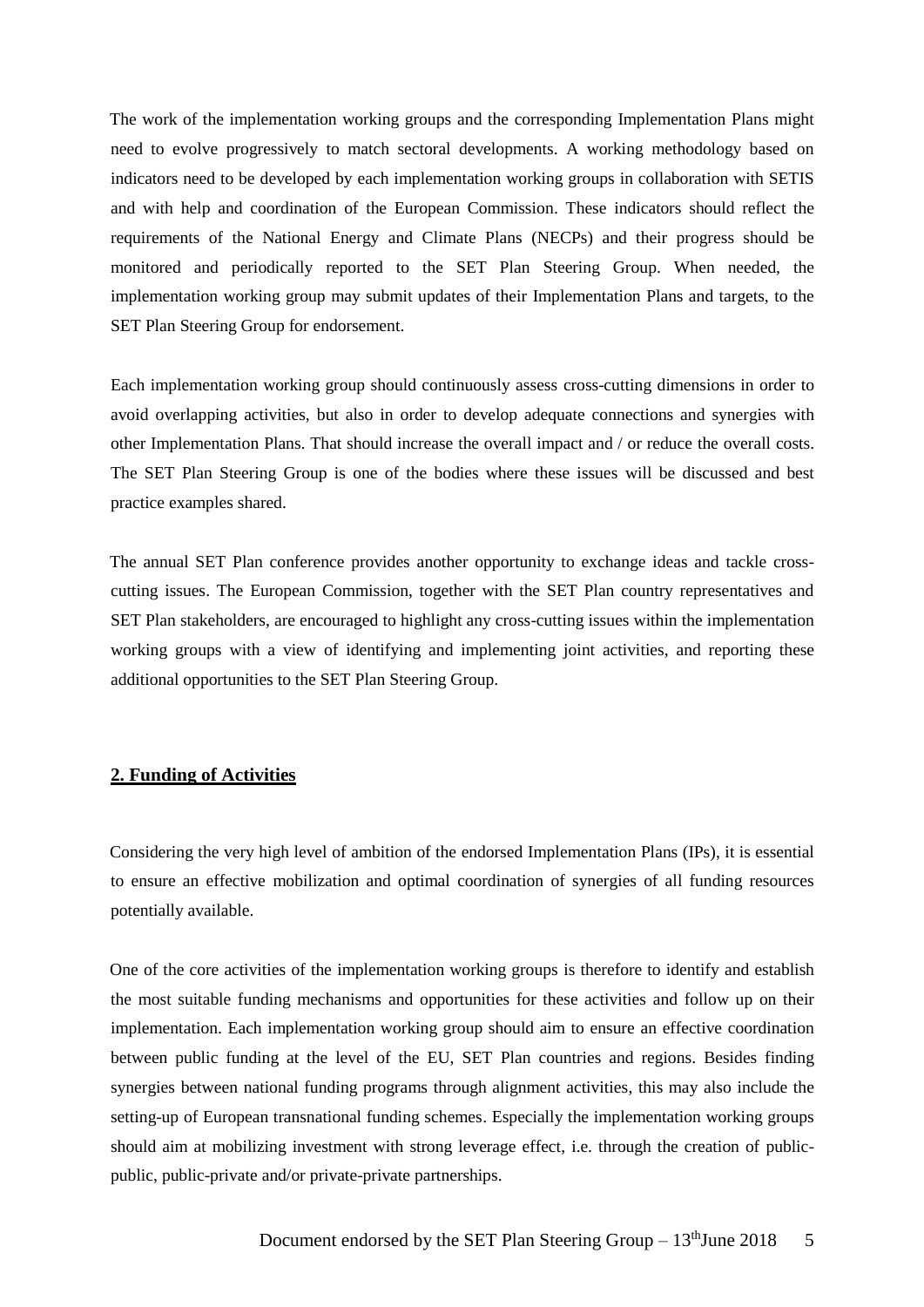This section provides an implementation framework for guidance on funding mechanisms and support in identifying funding opportunities.

## **Funding Opportunities**

The implementation working groups should facilitate matching of the activities envisaged in their Implementation Plans with the most suitable funding mechanism ('map and match'). Following the endorsement of the IPs, this group should map interests and capacities of stakeholders and match them with actual funding opportunities considering the role and contribution from industry research and innovation activities. In general, implementation working groups should seek funding for the identified R&D activities via the following funding sources:

- National and regional R&D funding programs
- Coordinated transnational cooperation schemes
- EU funding instruments for R&D
- Public-private partnerships and private and cooperate funding
- National public institutional funding

Each implementation working group should seek to involve at an early stage relevant representatives from entities, in charge of funding schemes, in order to increase the chances of envisaged activities to be funded. In addition, members of the implementation working group should play a direct role in actively seeking funding opportunities. Exchange of information between SET Plan countries, the Joint Action Working Group (JAWG) and implementation working groups should be treated with the highest priority. In terms of funding, the European Commission and the SET Plan countries will exchange information regarding funding opportunities and best practice in the Implementation Plans financing strategies with assistance of SETIS.

#### *National and regional R&D funding programs*

National and regional R&D funding programs are the main public funding resource for SET Plan activities. Therefore, SET Plan country representatives should, to the greatest extent possible, support an alignment strategy, ensuring that – where relevant and appropriate - their national R&D plans are as far as possible consistent with the Implementation Plans. National Funding Agencies and Program Managers should be encouraged to be, when necessary and appropriate, proactive in aligning their funding schemes with the SET Plan Implementation Plans.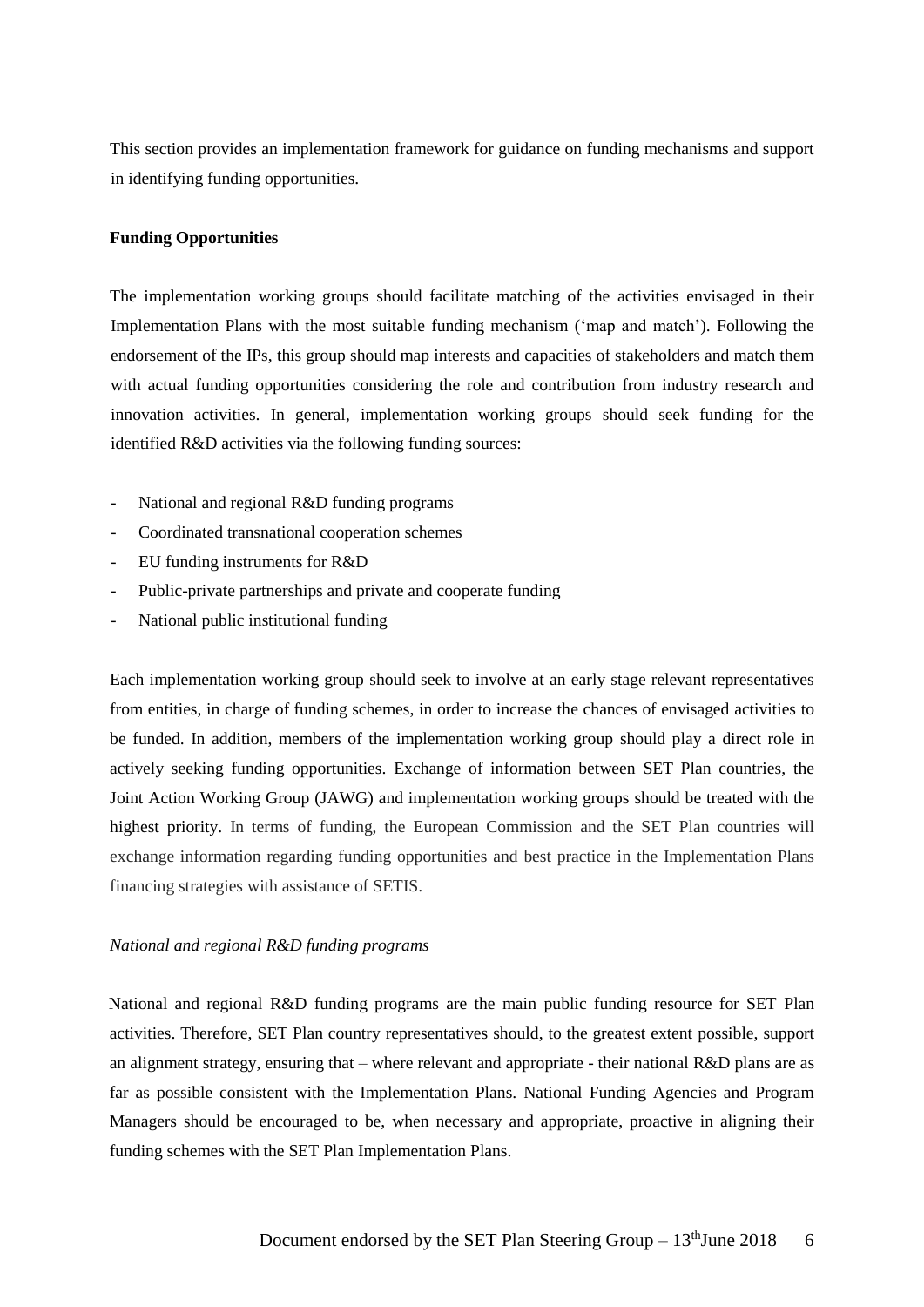The SET Plan countries involved in the implementation working groups should take into account that private investment is the most important contributor to the Energy Union's Research, Innovation and Competitiveness priority. Therefore, a dialogue between SET Plan countries and corporate actors is encouraged and pursued actively.

### *Coordinated transnational cooperation schemes*

The activities in the Implementation Plans may be funded through coordinated transnational R&D schemes. This means that SET Plan countries may set up joint activities to foster collaborative R&D activities.

The SET Plan Steering Group representatives will act as "ambassadors" of the SET Plan Implementation Plans towards their administrative and political authorities and towards relevant national funding bodies. In order to strengthen the mandate and roles of the implementation working groups, national / regional funding bodies will be encouraged to engage directly in these groups.

To set up effective schemes, contributions from the existing Joint Actions Working Group (JAWG) should be fully exploited through regular consultation with the implementation working groups. The JAWG should help to identify further opportunities for transnational cooperation schemes and joint actions with and without EU co-funding, beyond their current focus on ERA NETs. The Joint Action Working Group, in collaboration with the European Commission, will take the responsibility of listing and updating all relevant financial instruments making the information available through SETIS.

The work of the Joint Action Working Group can also be supported by a strategic, long-term approach provided by Joint Programming Initiatives. Lastly, SET Plan countries could prepare fruitful joint actions through synergies stemming from the National Energy and Climate Plans (NECPs), which also request regional cooperation.

## *EU-funding instruments for R&D*

Horizon 2020 supports the R&D activities of Implementation Plans with particular strong European added value in full respect of Horizon 2020 rules and procedures. In addition to the Work Program calls, for example InnovFin Energy Demonstration Projects target innovative demonstration projects. This represents the core of Horizon 2020 contribution to the execution of the IP's.

H2020' includes also support to the coordination and execution of the Implementation Plans through ongoing activities and through new specific Coordination and Support Actions (CSAs) and Tenders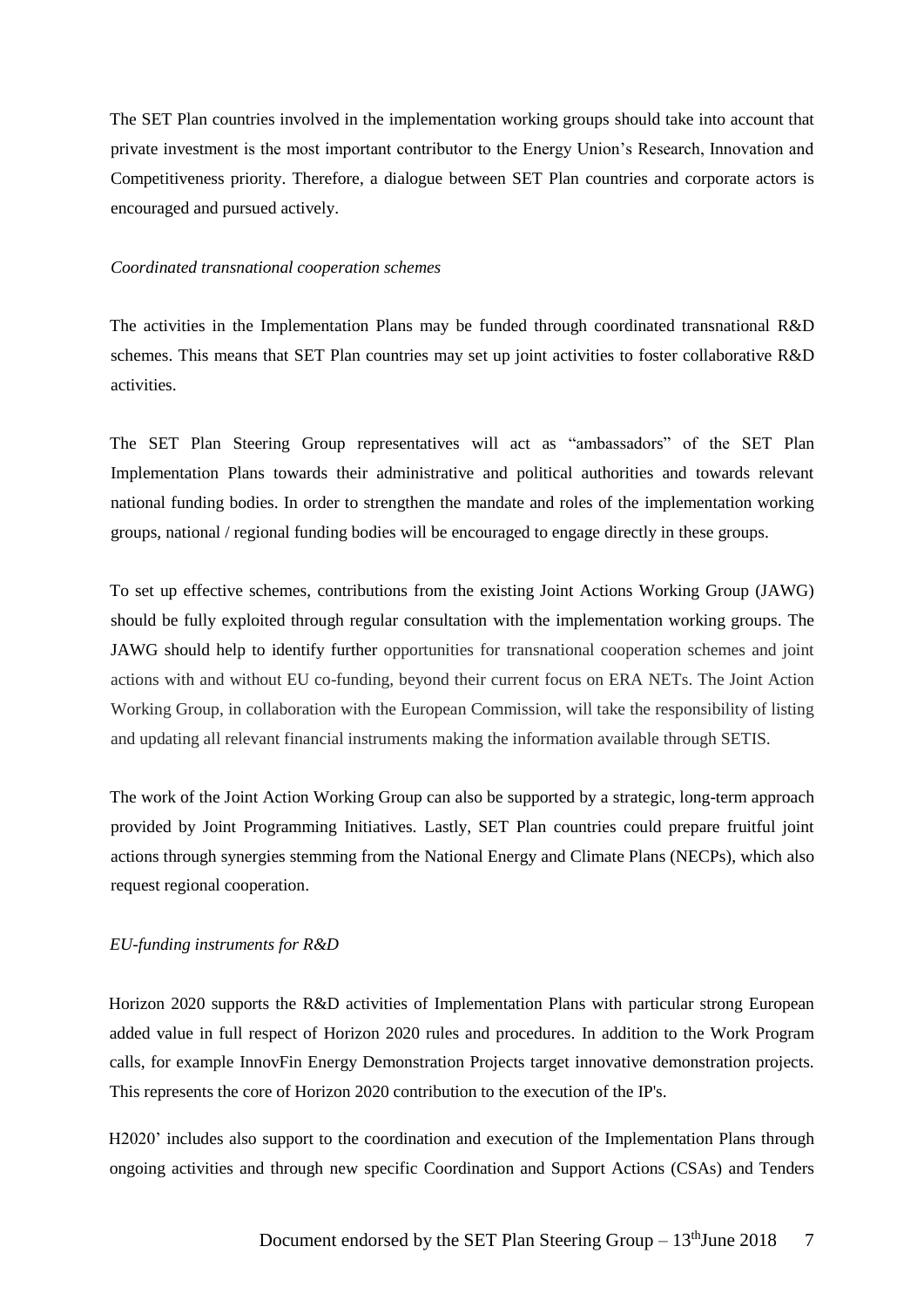(Energy WP 2018-2020). Furthermore, the use of financial instruments like the European Fund Strategic Investments (EFSI) Investment Fund, European Investment Banks Fund (EIB/EIF) and the innovation fund should be actively explored.

Implementation working groups are encouraged to actively engage with the relevant stakeholders and seek funding from corporate funding sources. To do so further stakeholders, e.g. Regional Program owners and Managing Authorities of European Regional Development Fund (ERDF) should be included in their strategic planning. Implementation working groups could also liaise with cooperation initiatives of the European regions, such as the Smart Specialisation Platform on Energy (S3PEnergy) to identify existing regional priorities and collaborations opportunities (e.g. INTERREG). This should help to ensure alignment and synergies, and facilitate the use of structural funds in much better coordination with EU and national grants and financial instruments and funds.

#### *Public-private partnerships and Private and corporate funding*

Given that the share of R&D investments is roughly 75% industry, 20% National public funding and 5% European Commission, unlocking R&D investment from industry is a core prerequisite for successful Implementation Plans. Therefore, implementation working groups are encouraged to actively mobilize stakeholders' funding (mostly corporate funding). Such private funding can be complemented by public sources as the ones described before. Pooling EU, national / regional funding and industrial resources, as well as facilitating or setting-up strategic Joint Programming schemes is a key function of the SET Plan and the respective implementation working groups.

The SET Plan Steering Group together with the implementation working groups actively fosters industrial participation in the execution of the Implementation Plans. The composition of European Technology and Innovation Platforms (ETIPs) covers the whole innovation chain: industrial stakeholders (incl. SMEs), research organisations and academic stakeholders, business associations, regulators, civil society and NGOs. Some of the ETIPs have included in their governing structures, permanent representatives of some SET Plan countries. In this context, all opportunities of maximizing synergies between the implementation working groups and the ETIPs should be exploited. ETIPs will report to the implementation working groups on the identification of concrete projects including possible co-fund activities in line with the Implementation Plans. Therefore, they play a vital part to ensure private sector engagement in the implementation working groups.

#### *National public institutional funding*

Public research represents a major contribution to the SET Plan objectives. In particular, the R&D activities of European Energy Research Alliance's (EERA) 175 organisations are mostly relying on national funding (institutional and project based). Mobilising these resources to fulfil the R&D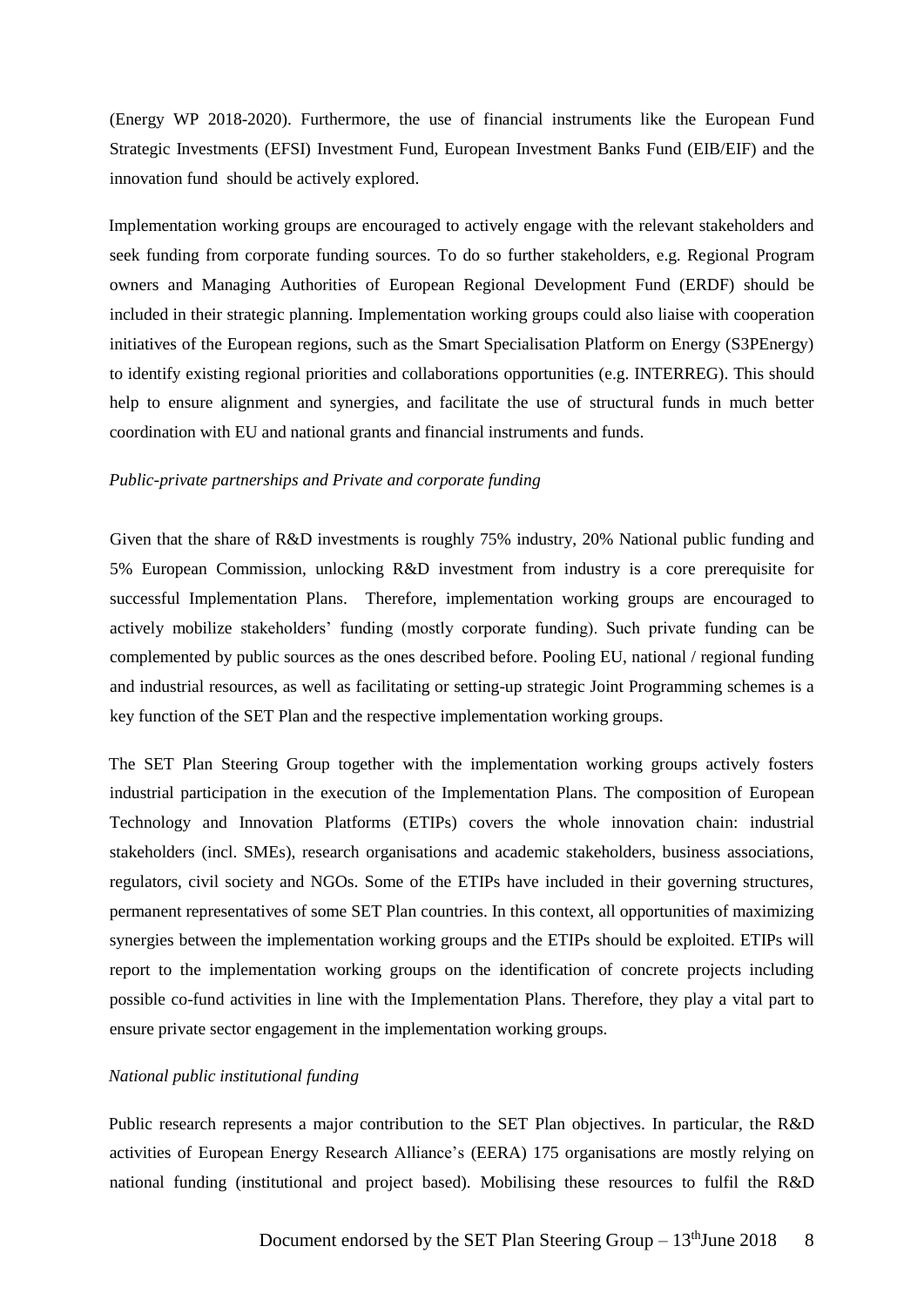activities of the Implementation Plans is a priority in the coming years. EERA will report to the implementation working groups and SET Plan steering group on the identification of concrete projects including possible co-fund activities in line with the Implementation Plans. Existing and planned European Energy Research Alliance knowledge in funding issues and cooperation patterns should be exchanged with both SET Plan countries and the Joint Action Working Group (JAWG) in particular. Synergy and cross-validation of information should be ensured by the European Energy Research Alliance. A similar strategy should apply to public research performing organisations not represented in EERA.

# **3. Institutional strengthening and outreach**

#### **3.1 Energy Union Governance**

The Regulation for the Energy Union Governance, which provides the framework to meet the targets set for 2030 and accomplish the objectives of the Paris Agreement, will enter into force in 2021. It will require Member States to adapt to a new governance model that will be built on the principles of integration of the strategic planning and coordination of implementation of energy and climate policies (including research and innovation). Member States will also be asked to report regularly on their national R&D objectives and associated strategies. It therefore seems appropriate that the SET Plan Steering Group is reporting on the execution of national R&D programs as well as elements of the national climate & energy plans (NCEPs) related to the research, innovation and competitiveness dimension of the Energy Union, as set out in the Regulation.

This stems from the fact that SET Plan is the most appropriate tool to collect, monitor and report on R&D results and to formulate clear recommendations. Reporting on results and drafting recommendations will enable the monitoring of overall progress.

The NECPs provide an excellent opportunity to make this process systematic and relate it to SET Plan progress (having in mind that reporting requirements for the 5<sup>th</sup> dimension of the Energy Union in the NECPs are linked with SET Plan and Energy Union overall objectives). A robust, but workable methodology - including relevant indicators - shall be developed to allow the verification of progress of the execution of the Implementation Plans of the SET Plan and their compatibility with the national and EU strategic R&D objectives in convergence with the NECPs.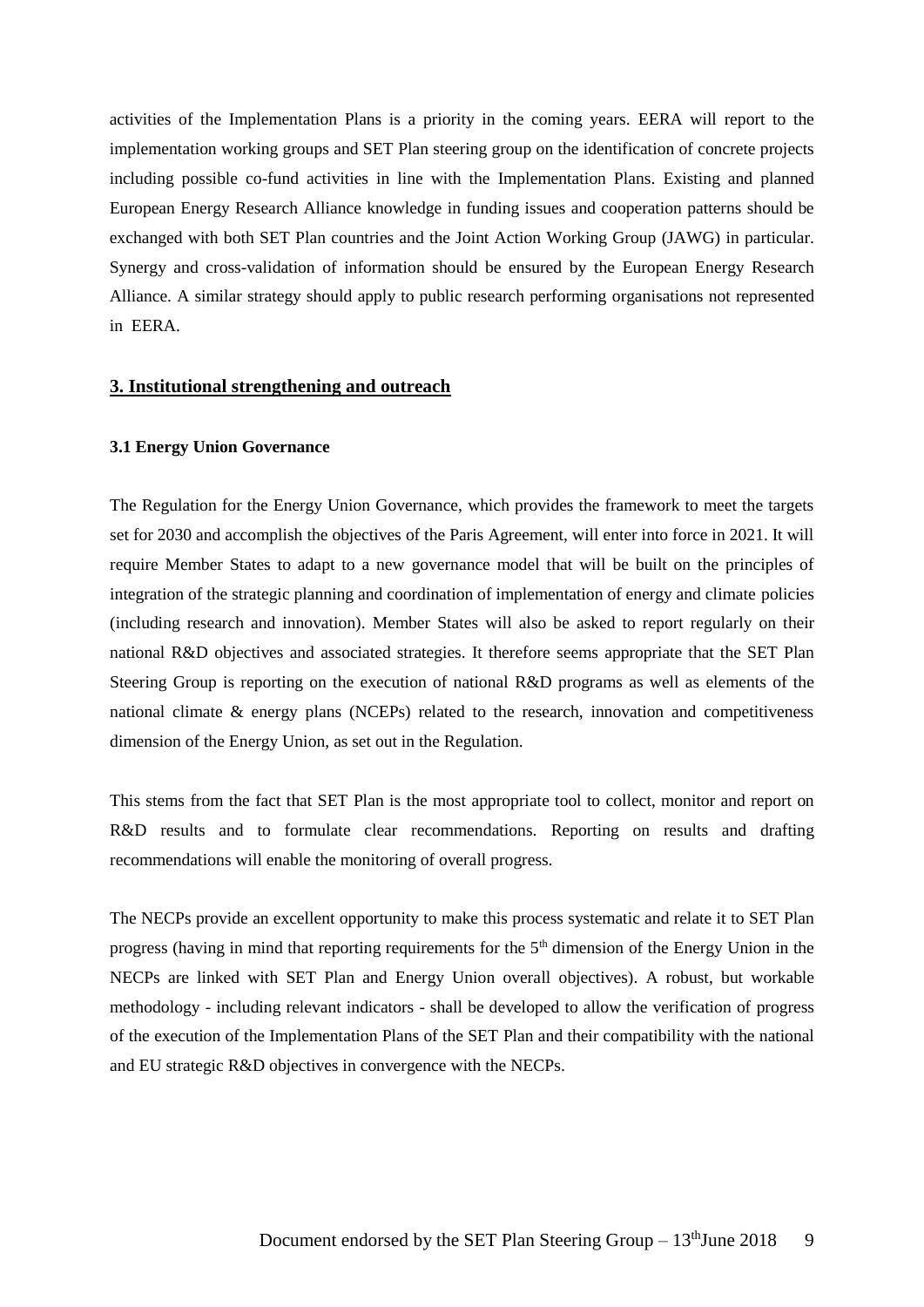### **3.2 Synergies with international programs**

As clean energy innovation is already part of global value chains, SET Plan countries and the European Commission intend to develop synergies between SET Plan Implementation Plans and relevant international initiatives e.g. Innovation Challenges of Mission Innovation, Clean Energy Ministerial, the Technology Collaboration Programs of the International Energy Agency, International Renewable Energy Agency activities.

For Mission Innovation (MI) in particular, a dialogue with the SET Plan shall be promoted in order to identify opportunities for cooperation on common areas of activity (MI Innovation Challenges/ SET Plan IP's). Good practices could include the possible use of SET Plan targets (representing a European dimension) for the definition of targets in the MI Innovation Challenges where appropriate and opening joint SET Plan activities to all MI members in areas common to the two initiatives. The European Commission and the SET Plan countries who are members of Mission Innovation and the European Commission would account for activities undertaken in the Implementation Plans and aim at coordinating their input towards Mission Innovation. Reciprocally, the European Commission and Member States participating in Mission Innovation would regularly inform all SET Plan countries of the progress accomplished in Mission Innovation Challenges. The table illustrates some examples of areas of common interest for both MI and SET Plan.

| <b>MI Innovation Challenge</b>          | <b>SET PLAN</b> implementation plan (s)               |
|-----------------------------------------|-------------------------------------------------------|
| 1. Smart Grids                          | Energy Systems (IP 4)                                 |
| 2. Off-grid Access to Electricity       | Consumers $(IP 3.1)$                                  |
| 3. Carbon Capture                       | Carbon Capture Storage / Use (IP 9)                   |
| 4. Sustainable Biofuels                 | Renewable fuels and bioenergy (IP 8)                  |
| 5. Converting Sunlight                  | $\overline{\phantom{0}}$                              |
| 6. Clean Energy Materials               | Cross-cutting                                         |
| Affordable Heating and Cooling of<br>7. | Energy Efficiency solutions for buildings & renewable |
| <b>Buildings</b>                        | Heating and Cooling (IP 5)                            |
| 8. Hydrogen                             | Cross-cutting                                         |

The SET plan should also explore, when relevant, interaction and active dialogue with those strands of the work under the Clean Energy Ministerial (CEM) initiative that best fit the purposes of the various Implementation Plans and which best reflect the maturity (TRL level) of the work.

Vis-à-vis the Technology Collaboration Programs of the International Energy Agency (IEA TCPs), SET Plan countries who are members of the IEA would regularly inform the relevant implementation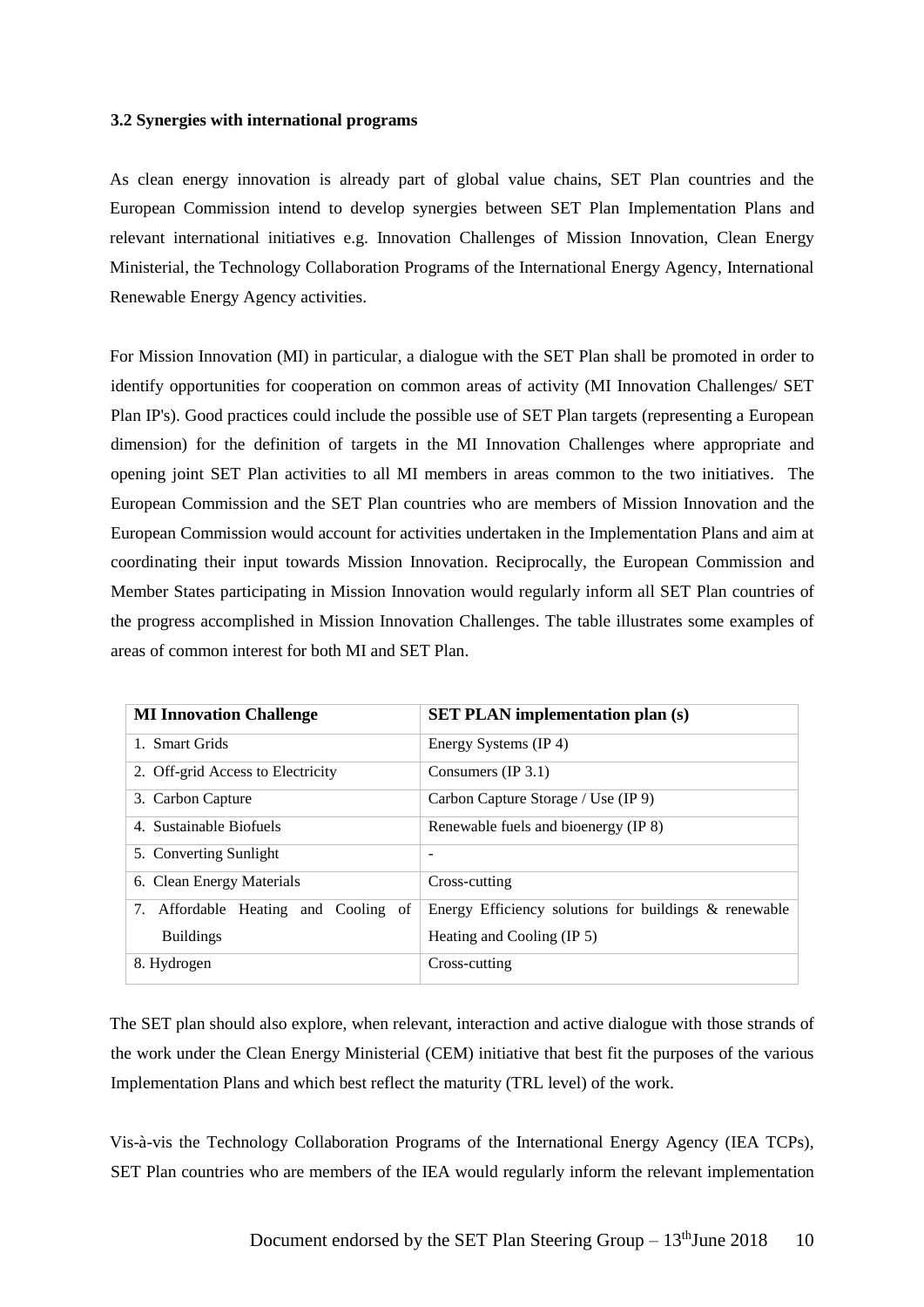working groups about the activities that have a bearing on the execution of the various Implementation Plans, in order to flag opportunities for enhanced collaborations with SET Plan activities. Reciprocally, the SET Plan countries would promote activities undertaken under the Implementation Plans towards the IEA's Technology Collaboration Programs and encourage complementary or collaborative activity between them.

Where relevant and appropriate, SET Plan countries would take into account the priorities of the implementation working groups while determining and implementing other international clean energy R&D policies, e.g. towards developing countries and in programs of IRENA / IEA.

## **3.3. SET Plan institutional strengthening**

Strengthening the impact of the SET Plan achievements and accelerating the uptake of its outputs may require tighter links between the SET Plan Steering Group and the Council. The SET Plan strives to enhance its visibility within the Energy and Competitiveness Council. The mandate of the Steering Group already requires engagement at high administrative and political levels.

Raising the visibility of the SET Plan at Council level is of common interest to all SET Plan countries. To achieve this, the SET Plan the Steering Group will amplify reporting on achievements made in the respective Implementation Plans and propose policy options for reinforcing the activities, which are successful or addressing challenges ahead.

In anticipation of the discussion on the future development and prioritization of Energy R&D activities at EU level for the period 2021-2027, SET Plan Countries wish to strengthen the link between EU clean energy innovation funding programs and policies and the SET Plan. This will enable optimize convergence of available resources from EU and National levels towards the implementation of SET Plan priority actions.

Institutional strengthening for the SET Plan will also be sought by a more regular engagement with the Council and the European Parliament during the rotating EU presidencies. The annual SET Plan conference, organized in collaboration with the corresponding EU Presidency, offers a platform to showcase the progress of SET Plan implementation and offers a window to stakeholders on specific engagement opportunities with forthcoming implementation working group projects and activities. The conference is also an opportunity to inform a targeted audience on the Energy Union policy agenda and facilitate exchanges between SET Plan countries on energy policy developments thereby reinforcing awareness among all stakeholders.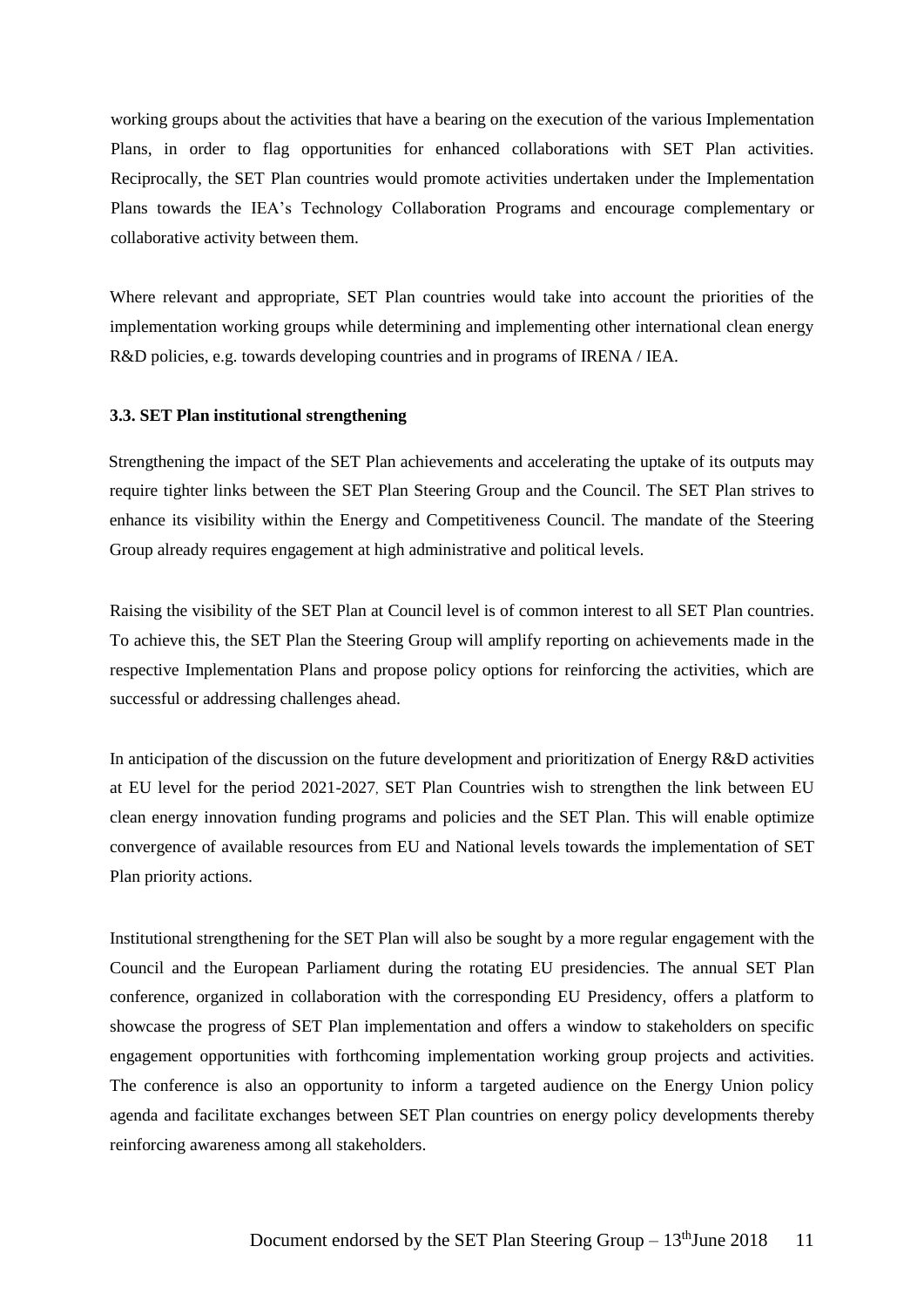In order to ensure a close link between the SET Plan and each EU presidency, the SET Plan representative of the Member State holding the Presidency is invited to become a member of the SET Plan Bureau, 6-12 months in advance of their Presidency. This will facilitate permanent contact with the EU presidency during the two semesters and allow communication of SET Plan relevant achievements.

## **3.4. Outreach**

Communication will aim to enhance visibility and outreach of the SET Plan to key stakeholders at EU, national and international level. It is important to keep the momentum and reach out – in particular - to SET Plan countries, research actors and industrial stakeholders, due to their relevance and role for the success of implementing the Implementation Plans. This will include better communication of the SET Plan as a means to support EU ambitions in the energy transition.

All available channels, including workshops, European and national events, international fora such as Mission Innovation, IRENA and the IEA, shall be exploited to give visibility to the Implementation Plans and to the progress achieved, as well as to develop synergies and additional collaboration opportunities. The Main strategic objectives of the SET Plan Communication strategy are to:

- Inform key stakeholders on progress and achievements of the SET Plan to foster their engagement and commitment
- Increase prominence of the SET Plan as a key dimension of the Energy Union and its relevance in the policy arena at EU and national level.
- Inform and engage decision makers in SET Plan countries, to streamline alignment and strengthen commitment to the execution of the Implementation Plans
- Disseminate results and showcase successes to raise awareness and mobilise wider audiences
- Reach out to international audiences to support the ambition of Europe as a global leader in the energy transition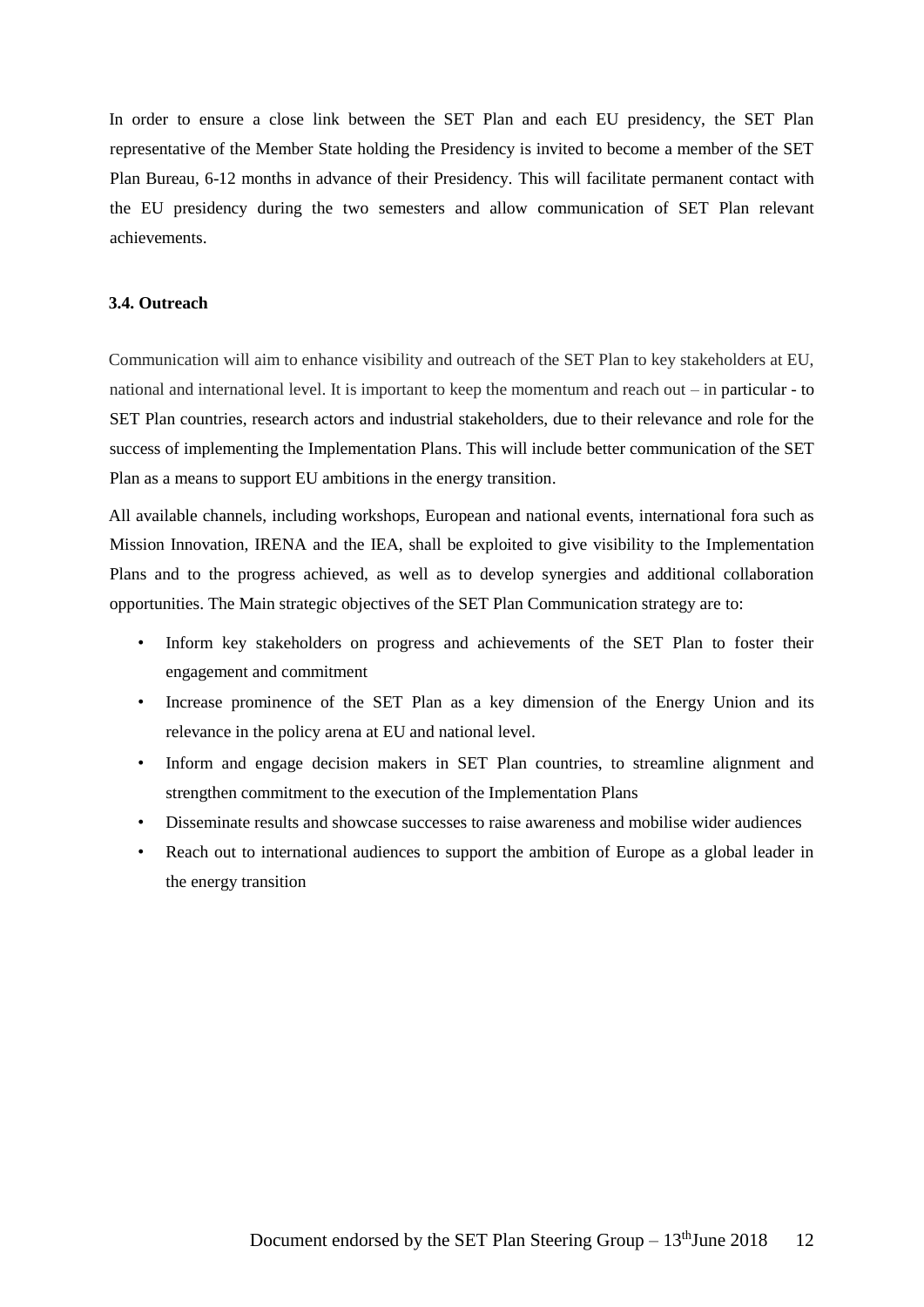### **4. Summary of tasks identified on the Agenda to the SET Plan 2018 – 2023**

**TASK 1**: Each implementation working group will establish its composition, including the election of a Chair and Vice-Chair(s), its methodology for each Implementation Plan and report on its decision for monitoring purposes to the SET Plan Steering Group.

**TASK 2**: The implementation working group and the European Commission will continuously identify and implement cross-thematic activities among the Implementation Plans. The SET Plan conferences are an opportunity to report on them.

**TASK 3**: The European Commission in collaboration with the Steering Group will develop an assessment methodology, common to all Implementation Plans, for tracking progress on R&D and competitiveness, which will be compatible with the reporting obligations of the NECPs, stemming from the Energy Union Governance Regulation. The methodology will aim at:

- Harmonizing / tailoring the SET Plan reporting structure with e one of the NECPs, where relevant, while maintaining the needed level of detail allowing the assessment each SET Plan deliverable. In the case of public R&I investments, the reporting structure should be consistent with existing reporting IEA frameworks and commitments.
- Establishing indicative reporting mechanisms under the SET Plan aligned with the requirements of NECP reporting. For example, aggregation and consolidation of R&D related data on programs could be gathered from SET Plan countries and addressed by the SET Plan Steering Group and the European Commission.

**TASK 4**: Implementation working groups to reinforce regional cooperation in order to enhance, scale up of replicated successful activities in the SET Plan countries.

**TASK 5**: SET Plan countries and the European Commission aim to ensure a coordinated exchange of information on activities and results between SET Plan Implementation Plans, Innovation Challenges of Mission Innovation, the Technology Collaboration Programs of the IEA.

**TASK 6**: SET Plan countries not yet member of Mission Innovation are invited to assess their capacity to double their investments in clean energy R&D

**TASK 7**: SET Plan countries are encouraged to develop coordinated approaches toward multilateral international clean energy R&D programs.

**TASK 8**: SET Plan Steering to report periodically to the Energy and Competitiveness Council on progress made by its implementation activities.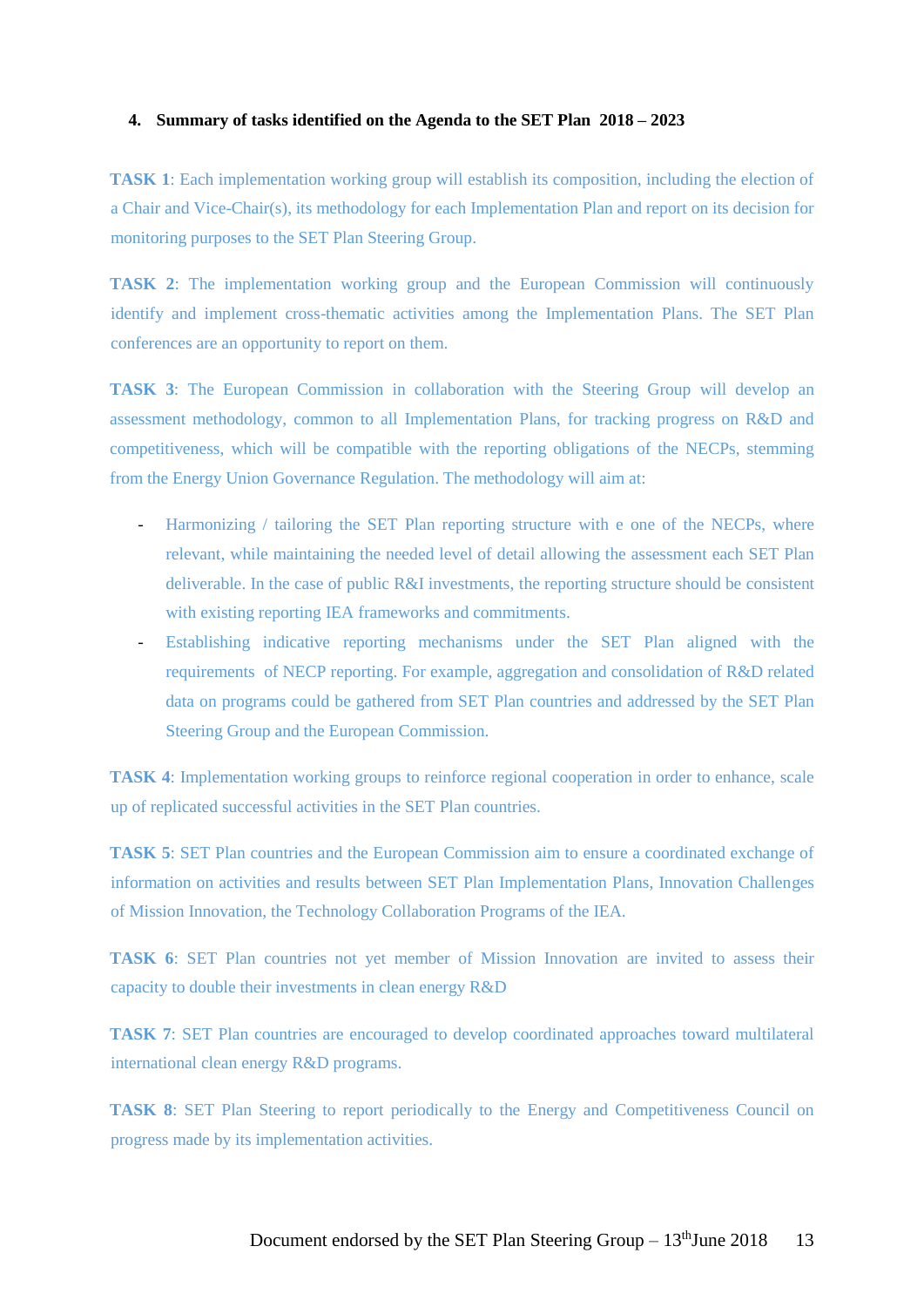**TASK 9**: SET - Plan countries and the European Commission encourage coordination between the SET Plan Steering Group members and Horizon 2020 Program Committees or their equivalent successor to facilitate the coordination of Joint Actions and tenders co-funded by national and EU funds supporting implementation working groups.

**TASK 10**: The SET Plan representative of the Member State holding the forthcoming rotating Presidency will be invited to become a member of the SET Plan Bureau, 6 months in advance of the new presidency.

**TASK 11**: EU member States will undertake activities to strengthen the visibility of SET Plan activities during their presidency. Ahead of each presidency the relevant Member of the SET Plan Steering Group will inform the group of the actions to be implemented.

**TASK 12**: Each implementation working group will develop a communication plan to enhance visibility and outreach of the activities of the implementation working group and report on the progress achieved.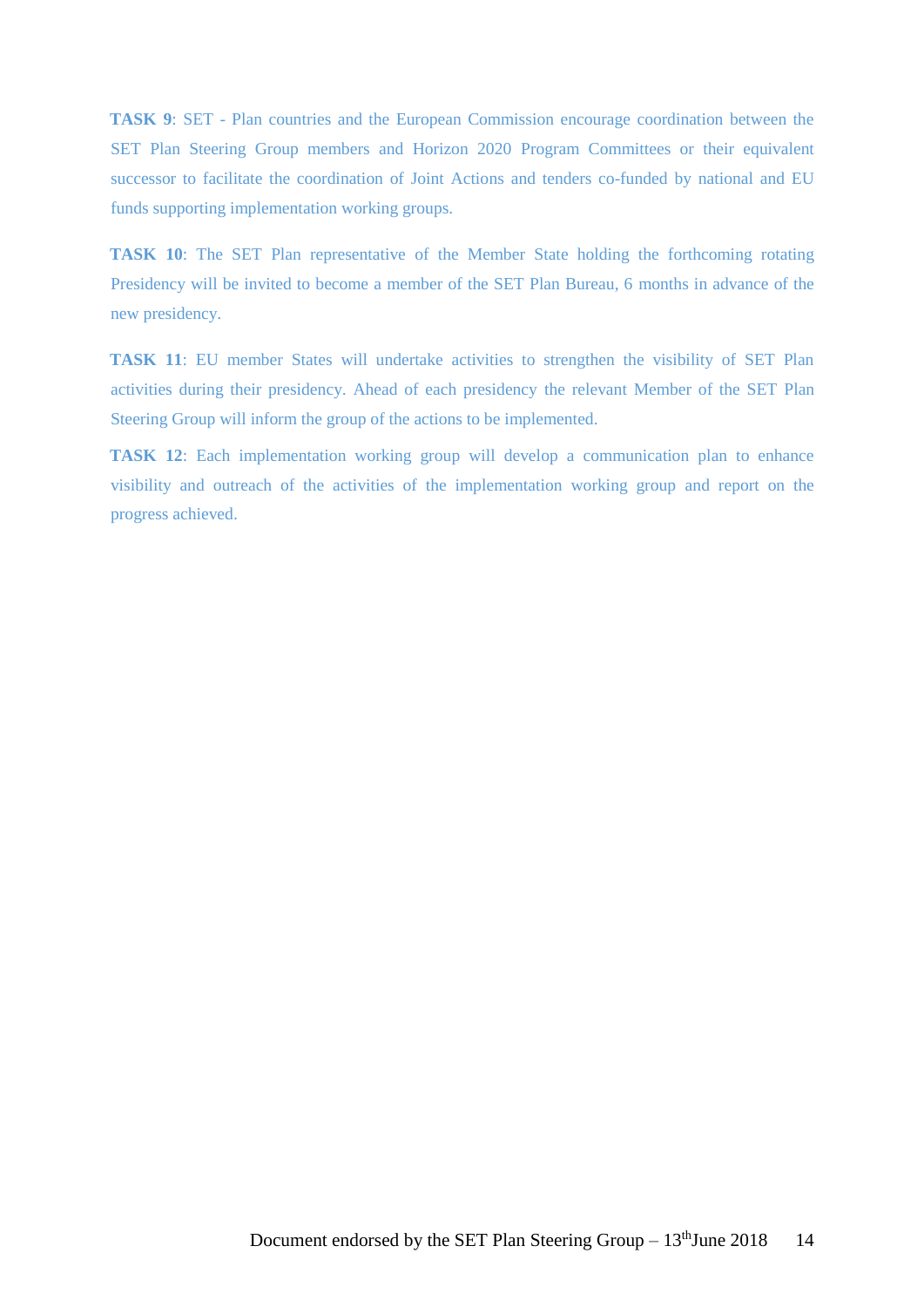# *Annex 1*

Guidelines on the implementation working group keeping in mind that they are not mandatory and can be defined on a case-by-case basis.

- Chair (possibly assisted by a number of Vice-Chairs)
	- o Is elected, to ensure the involvement of the group
	- o Developing visibility and outreach (be an 'ambassador') of the implementation working groups building visibility and recognition
	- o Ensuring overall coordination including task sharing within the group
	- o Liaising with SET Plan Country Representatives, European Commission and EERA/ETIPs to help facilitate the execution of the Implementation Plan and the mobilization of corresponding financial support (e.g. co-funding)
	- o Facilitate the monitoring and reporting progress in collaboration with SETIS, reporting periodically to the SET Plan Steering Group members on the execution and progress of the Implementation Plan
- SET Plan Country Representatives
	- $\circ$  It is highly recommended to have direct representatives of national and regional funding agencies to be the backbone of implementation working groups to ensure credibility and impartiality
	- o Liaising with national SET Plan Steering Group representatives and Joint Action Working Group members, to jointly find ways to implement common interests
	- o Coordinating national public funding and Programs ensuring its alignment with the Implementation Plans where relevant and appropriate
	- o Ensuring visibility and outreach at national level
- European Commission
	- o Supporting the Chair in the coordination of the group
	- o Liaising with Chair for co-fund activities
	- o Coordinating EC funding (including co-funds)
	- o Informing about and liaising with other EU-funding instruments (for example EC funding, the Innovation Fund, InnovFin EDP, ESIF, LIFE and Horizon 2020 (including ERA-NET Co-funds)
	- o Developing indicators to monitor the progress on the execution of the Implementation Plan, collecting data and publishing results (SETIS)
	- o Liaising with other Commission services and European stakeholder groups (industry and research associations) to align current and future activities related within the implementation working group' s scope
- European Energy Research Alliance (EERA)
	- o Mobilising public research organisations including academia
	- o Dissemination of the activities of the Implementation Plans to relevant actors/institutions
	- o Liaising with Chair, European Commission and SET Plan countries for identification of concrete projects including co-fund activities in line with the Implementation Plan
	- $\circ$  Identifying funding / financing opportunities and availability of support resources from within their membership (but also with the external sector)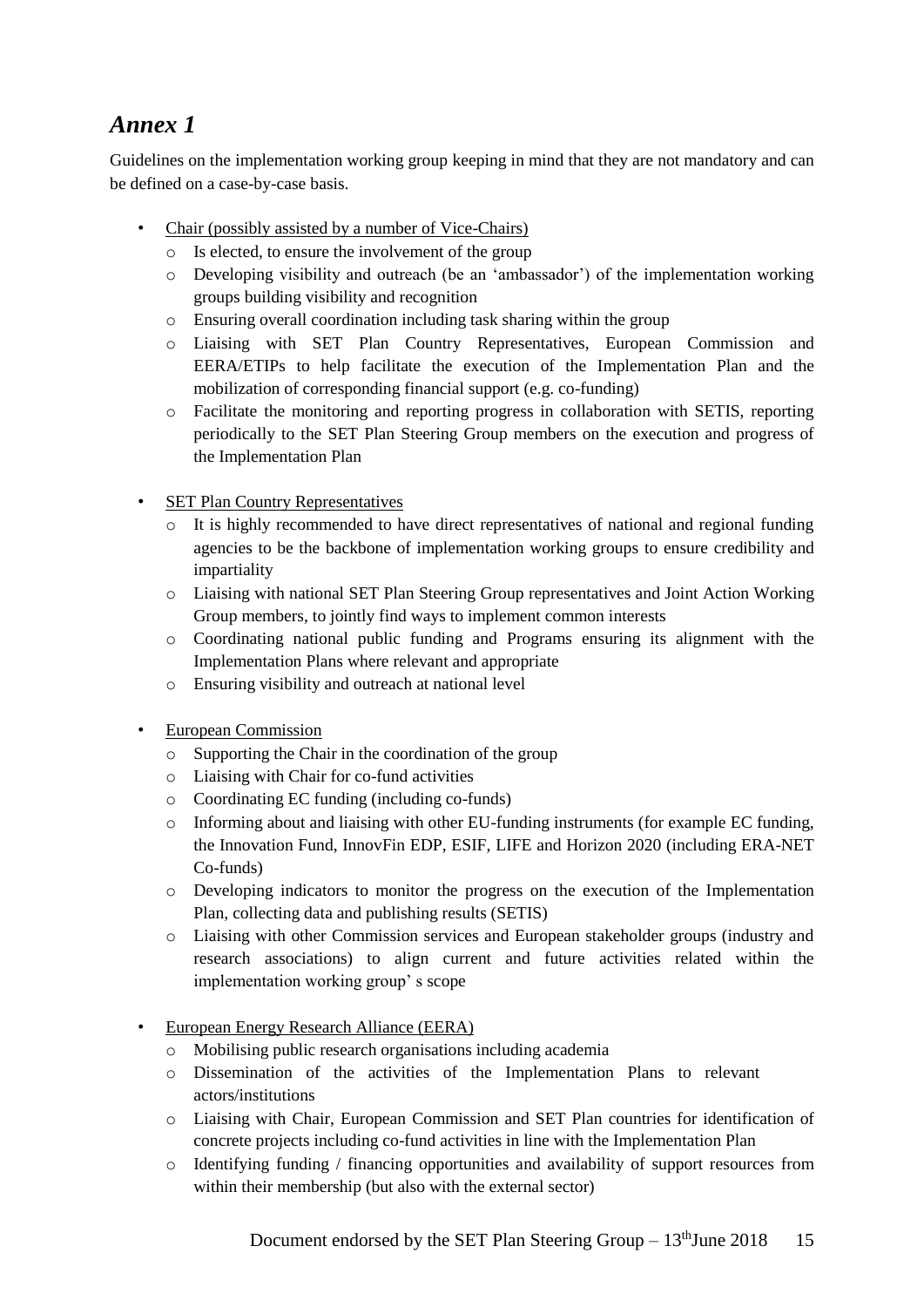- o Ensuring synergies between the IP and EERA joint programs
- o Ensuring that institutional research programs are aligned to SET Plan priorities, where relevant and appropriate.
- European Technology and Innovation Platforms (ETIPs)
	- o Mobilising private actors, industry and research organisations
	- o Dissemination of the proposed activities of the Implementation Plans to relevant actors / institutions
	- o Liaising with Chair, European Commission and SET Plan countries for identification of concrete projects, including co-fund activities in line with the implementation plans
	- $\circ$  Identifying funding / financing opportunities and availability of support from within their membership (but also from the external sources)
	- o Ensuring synergies between the IP and ETIP activities
	- o Ensuring that industrial funded research programs are aligned with SET Plan priorities, where relevant and appropriate.
- Other stakeholders (to be considered in each implementation working groups)
	- o Other relevant European industrial associations may fulfil the tasks of the ETIPs, as described above, in the absence of a relevant ETIP to the implementation working groups
	- o National technological platforms and if needed national or European funding institutions
	- o Public Private Partnerships, European Industrial Platforms (EIPs), European Institute of Technology Knowledge and Innovation Communities (e.g. KIC InnoEnergy)
	- o European and national industry
	- o Representatives of international initiatives (e.g. Mission Innovation Challenges)
	- o Representatives of funding insitutions e.g. EIB
	- o …

# *Annex 2*

## **Actions and tools**

Communication and dissemination of results shall rely on a broad set of tools, exploiting and maximizing actual communication channels as well as identifying new opportunities. In particular:

• **The SETIS website:** shall remain the reference information channel and repository for official/public documents and reports. This will fit the purpose of making relevant information on the execution of Implementation Plans easily and publicly available. This should include the hosting wikis to showcase progress, plans and investment opportunities for the implementation working groups as well.

Effective information flows from the implementation working groups to SETIS shall be foreseen, in order to properly feed the website with updates as regards to participation to/organisation of dissemination events, important milestones in implementation, release of status/progress report, important projects kickstarted etc.

**Social media:** on the basis of the organizational resource available, social media platforms – such as Twitter, Facebook, LinkedIn  $-$  can be used. The EC Secretariat shall continue to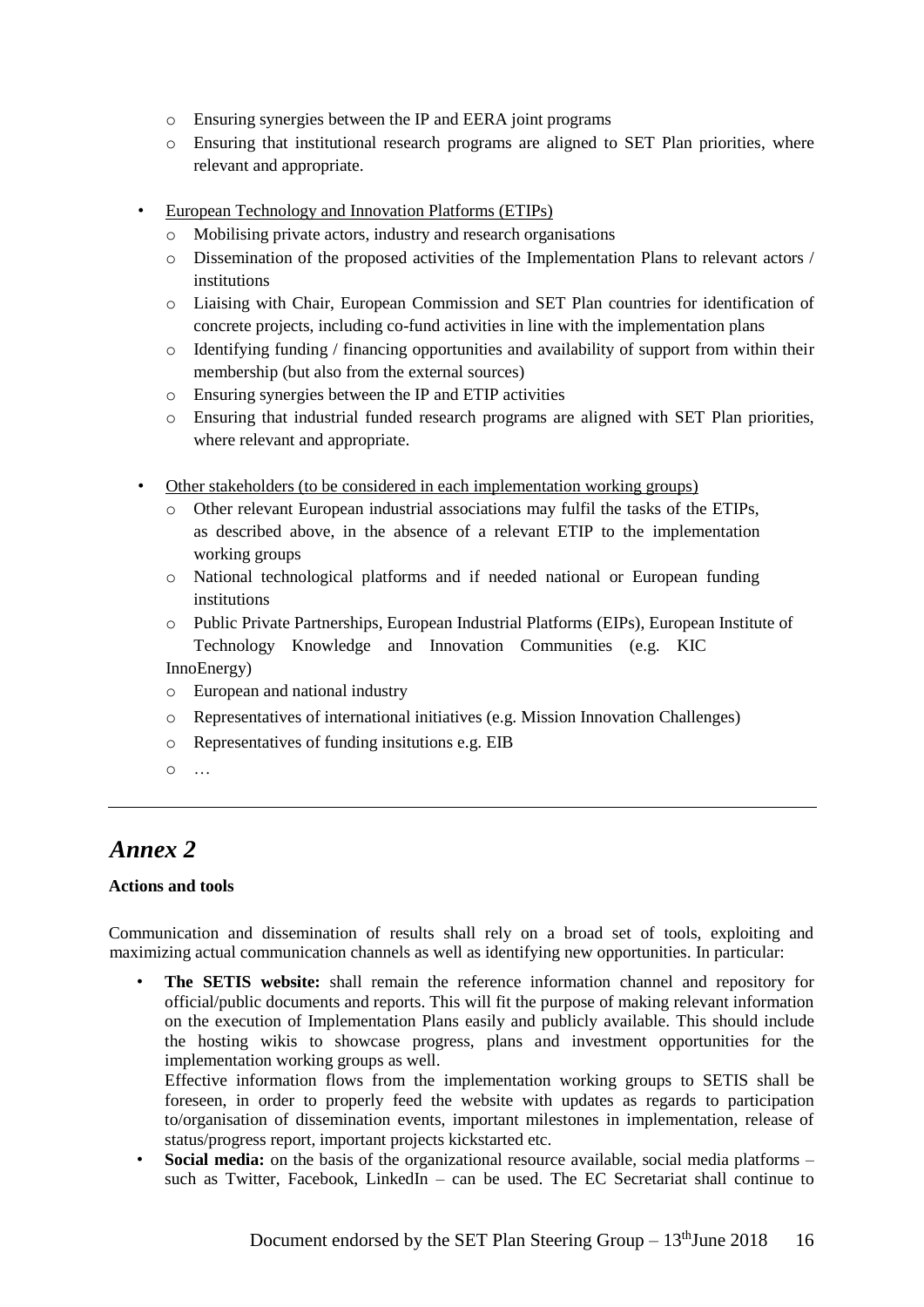manage the official SET Plan account on social platforms, but it is recommended that social media platforms are included in the communication plan of the implementation working groups benefiting from H2020 support when relevant.

- **SET PLAN Conference:** represents the main SET Plan annual promotional event. It should target the SET Plan broader community: policy makers, industrial platforms, business community, research community and international organisations. The SET Plan Conference is a key occasion to showcase the progresses and achievements of IPs. An enhanced effort to enlarge its audience beyond the strict SET Plan Community is recommended.
- **Targeted EU Events:** participation in EU events, in particular those addressing the larger public such as the EUSEW, European Week of Region and Cities, and others.
- **Sectoral IMPLEMENTATION WORKING GROUPs events:** the organisation of targeted workshops at EU and regional level, participation in sectoral third party events are expected to play a major role in the communication plan of the implementation working groups targeting in particular industrial stakeholders, national and EU funding agencies, the sectoral business community and decision makers, MEPs, et cetera.
- **National events:** SET Plan countries are invited to support communication by facilitating visibility of the SET Plan in national events. It is suggested to make use of the national technological platforms and national associations as outreach networks in order to get the information, documentation, and progress of IPs across to all national/regional stakeholders.
- **Brochures:** brochures/flyers can represent a useful communication tool, complementing the website, summarising facts & figures and providing information and contacts, these can be used during events.
- **IPs Status/progress reports:** IPs Reports related to the monitoring function of the implementation working groups shall represent a key communication tool targeting in particular policy and decision makers (MSs, institutional stakeholders etc.). Reports shall be made available on the SETIS website and promoted through different media, including social media.

# **Suggested actions to implement communication and outreach strategy**

- (SET Plan Secretariat + implementation working groups) Define proper information routines and guidelines to ensure that implementation working groups feed the website in a timely manner, with relevant and consistent updates
- (SET Plan Secretariat + implementation working groups) Identify implementation working groups reference Twitter account. Where feasible, advise on opening an implementation working groups account
- (SET Plan Secretariat) Involve, on a voluntary basis, SG members as multipliers. Map & list SET Plan SG members Twitter/other platform accounts
- (SET Plan Secretariat) Plan on an annual basis, the main EC and international events (i.e.: EUSEW, CEM, Mission Innovation, World Future Energy Summit, etc.) and coordinate SET Plan participation
- (SET Plan Secretariat) Set up comprehensive mailing lists, including all different categories of stakeholders
- (Implementation working groups) Ensure participation in relevant sectoral events and organize at least one annual workshop
- (SET Plan SG members) Actively promote the SET Plan at national level, participate in main national events with dedicated presentations
- (SET Plan Secretariat + implementation working groups) Realize an, institutional brochure providing a comprehensive overview of the SET Plan, and targeted brochures/flyers on individual IPs, managed by the implementation working groups. The EC Secretariat could